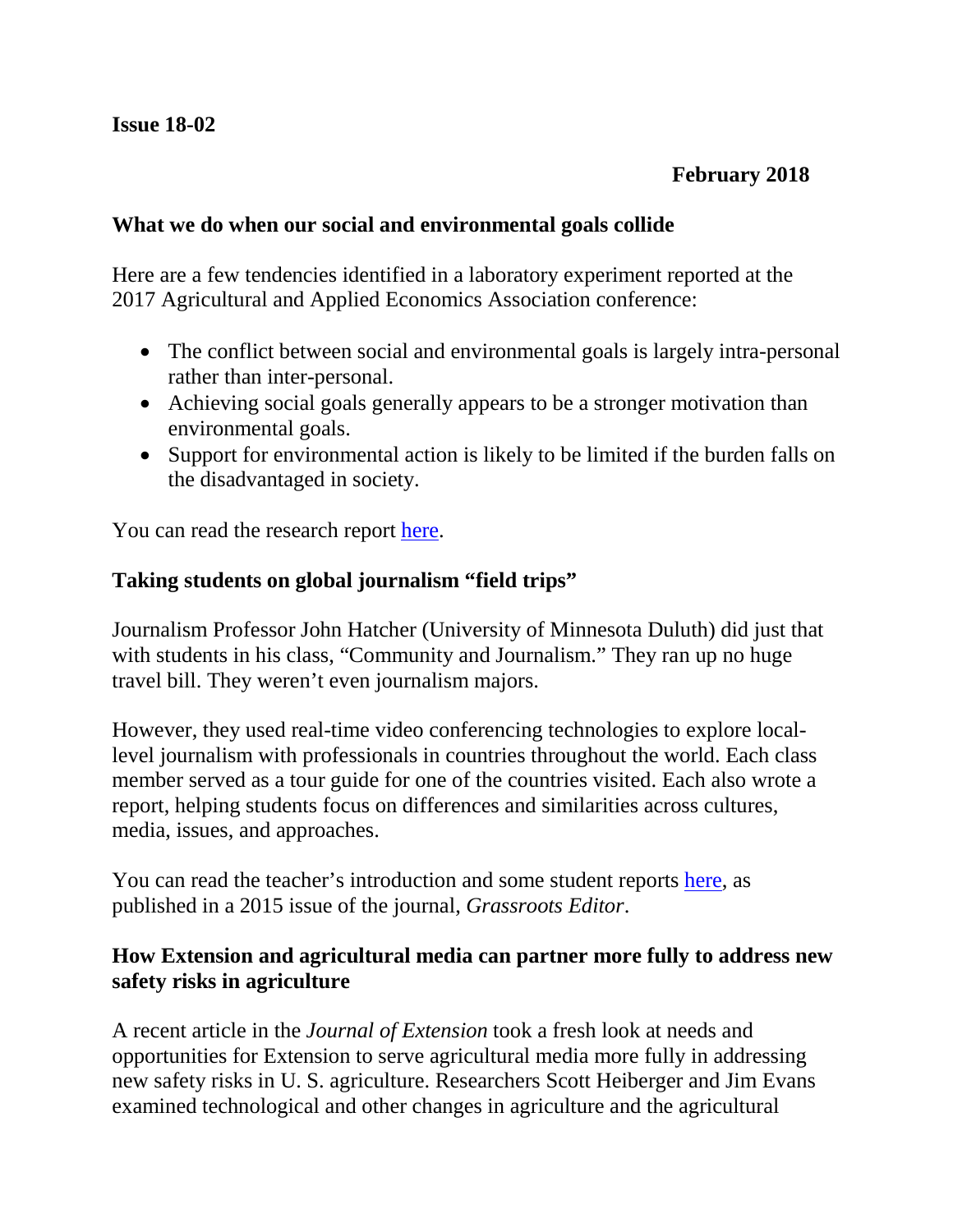media. They conducted a literature review and a survey among members of AAEA: The Agricultural Communicator Network (formerly American Agricultural Editors' Association).

Findings identified six new potentials for enhancing Extension/media collaboration to advance farm-life safety in a changing safety environment.

You can read the article [here.](https://joe.org/joe/2017december/pdf/JOE_v55_6rb3.pdf)

# **Experiences of small-town women journalists in India**

A 2015 research report in the journal, *Journalism Studies*, shed light on the experience of small-town women journalists in northern India. Researcher Disha Mullick conducted in-depth, face-to-face interviews with women reporters in four north Indian states. The study was supported by the United Nations Democracy and Equity Fund.

Mullick concluded: "Findings show that by engaging in media production – knowing fully well the deeply embedded class, caste and gender conventions of this institution – they placed themselves in a position to challenge the status quo, in the private and public spheres, and play out the notion of lived, engaged citizenship."

You can read the abstract [here,](http://www.tandfonline.com/doi/abs/10.1080/1461670X.2015.1054176) or check with us at [docctr@illinois.edu](mailto:docctr@illinois.edu) for help in gaining access.

# **How to localize climate change through agriculture**

A 2017 article from the National Center for Business Journalism suggested ways in which reporters can engage readers in the climate change debate by showing how it might affect them in the near future. Author Jimmie Jackson suggested that journalists who cover areas with a strong agricultural base might emphasize effects of climate change on livestock and crops in those regions.

You can read more about his four suggestions [here.](http://businessjournalism.org/2017/10/localize-climate-change-agriculture/)

# **Communicator events approaching**

April 8-10, 2018